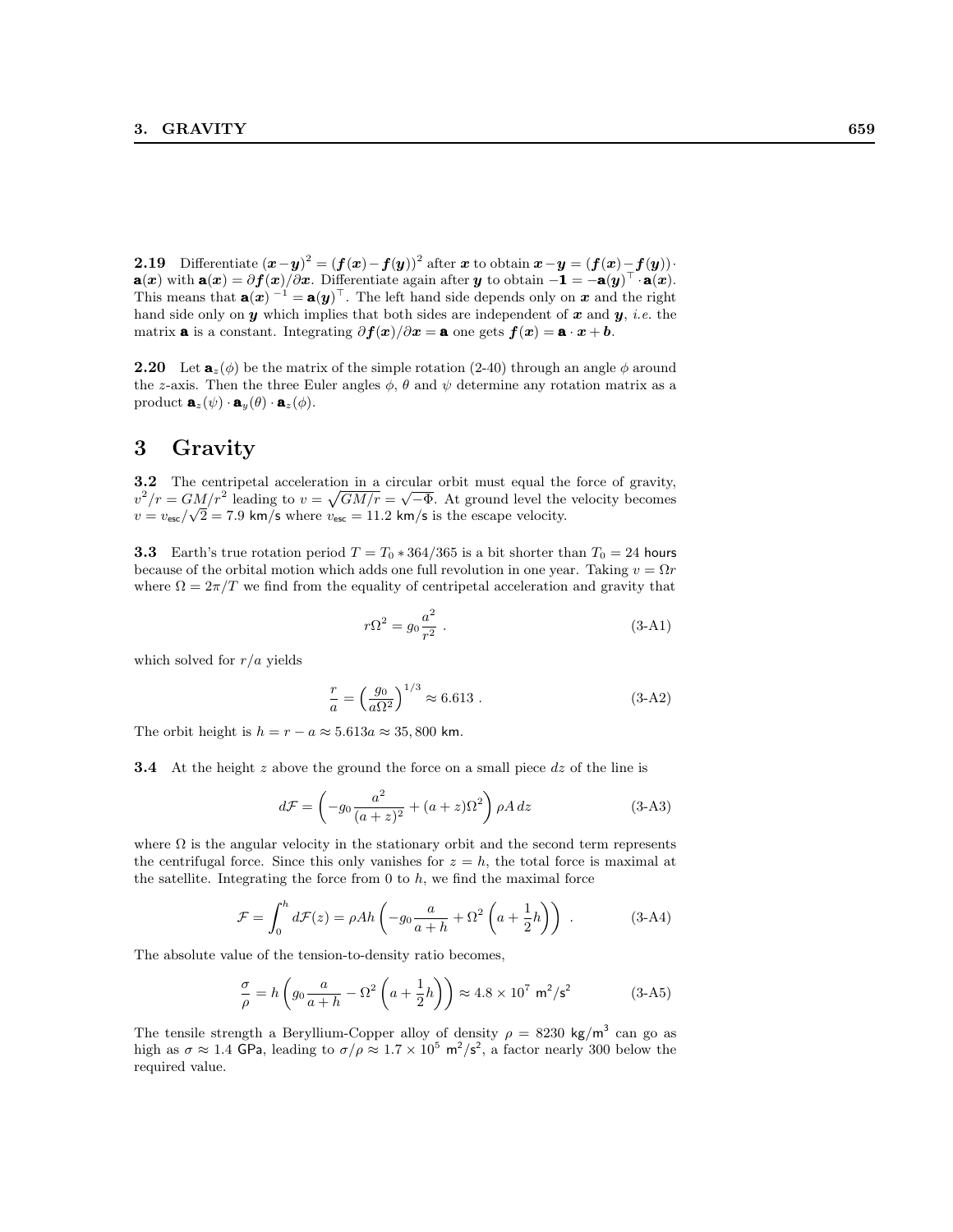**3.7** A small volume is invariant under a rotation  $dv' = dv$  and so is the amount of mass contained in it,  $dm' = dm$ . By the definition (3-1) we have  $dm' = \rho'(\mathbf{x}')dv' =$  $dm = \rho(\mathbf{x})dv$  and from that  $\rho'(\mathbf{x}') = \rho(\mathbf{x})$ .

**3.8** The force on a small volume transforms according to  $dF' = \mathbf{a} \cdot dF$  whereas the mas element is invariant  $dm' = dm$ . By the definition (3-5) we have  $d\mathbf{F}' = \mathbf{g}'(\mathbf{x}') dm' =$  $\mathbf{a} \cdot d\mathbf{F} = \mathbf{a} \cdot \mathbf{g}(\mathbf{x})dm$  and from this  $\mathbf{g}'(\mathbf{x}') = \mathbf{a} \cdot \mathbf{g}(\mathbf{x})$ .

**3.10** Cut out a small sphere  $|x'-x| \le a$  around the point x. Let a be so small that  $\rho(\boldsymbol{x}')$  does not vary appreciably within this sphere. Then we get the contribution to gravity from the small sphere

$$
\Delta g(x) = -G \int_{|\mathbf{x}'-\mathbf{x}| \le a} \frac{x - x'}{|x - x'|^3} \, \rho(x') \, dv' \approx -G \rho(x) \int_{|\mathbf{x}'-\mathbf{x}| \le a} \frac{x - x'}{|x - x'|^3} \, dv' = 0
$$

The last integral vanishes because of the spherical symmetry (it is a vector with no direction to point in).

## 3.5

- a) Minimal kinetic energy:  $\frac{1}{2}v_{\text{esc}}^2 \approx 63 \text{ (km/s)}^2 = 63 \times 10^6 \text{ J/kg}.$
- b) Melting, heating and evaporating ice:  $\approx 3 \times 10^6$  J/kg.
- **3.6** Energy conservation:  $\frac{1}{2}\dot{r}^2 + \Phi(r) = \Phi(a)$ . Use (3-31).

a) 
$$
v_0 = - \dot{r}|_{r=0} = a \sqrt{\frac{4}{3} \pi \rho_0 G} = \sqrt{g_0 a} = 7.9 \text{ km s}^{-1}.
$$
  
b)  $t_0 = \int_0^a \frac{dr}{\sqrt{2(\Phi(a) - \Phi(r))}} = \int_0^a \frac{dr}{\sqrt{\frac{4}{3} \pi \rho_0 G(a^2 - r^2)}} = \frac{\pi a}{2v_0} = 1267 \text{ s}.$ 

**3.11** From (3-17) we get

$$
g(r) = -\frac{4}{3}\pi G \begin{cases} r\rho_1 & r \le a_1 \\ \frac{a_1^3}{r^2}\rho_1 + \left(r - \frac{a_1^3}{r^2}\right)\rho_2 & a_1 < r \le a \\ \frac{a_1^3 \rho_1 + (a^3 - a_1^3)\rho_2}{r^2} & r > a \end{cases}
$$
 (3-A6)

and from (3-28)s

$$
\Phi(r) = -\frac{2}{3}\pi G \begin{cases}\n(3a_1^2 - r^2)\rho_1 + 3(a^2 - a_1^2)\rho_2 & r \le a_1 \\
2\frac{a_1^3}{r}\rho_1 + \left(3a^2 - r^2 - 2\frac{a_1^3}{r}\right)\rho_2 & a_1 \le r \le a \\
2\frac{a_1^3}{r}\rho_1 + 2\frac{a^3 - a_1^3}{r}\rho_2 & r \ge a\n\end{cases}
$$
\n(3-A7)

**3.12** Using the two-layer model it follows from  $|g(a_1)| > |g(a)|$ , that  $a_1 \rho_1 > (a_1^3 \rho_1 + a_2^3 \rho_2)$  $(a^{3} - a_{1}^{3})\rho_{2})/a^{2}$  which may be rewritten in the form of the inequality (3-43). For the Earth the left hand side becomes 1.42 and the right hand side 1.18, so the inequality is fulfilled.